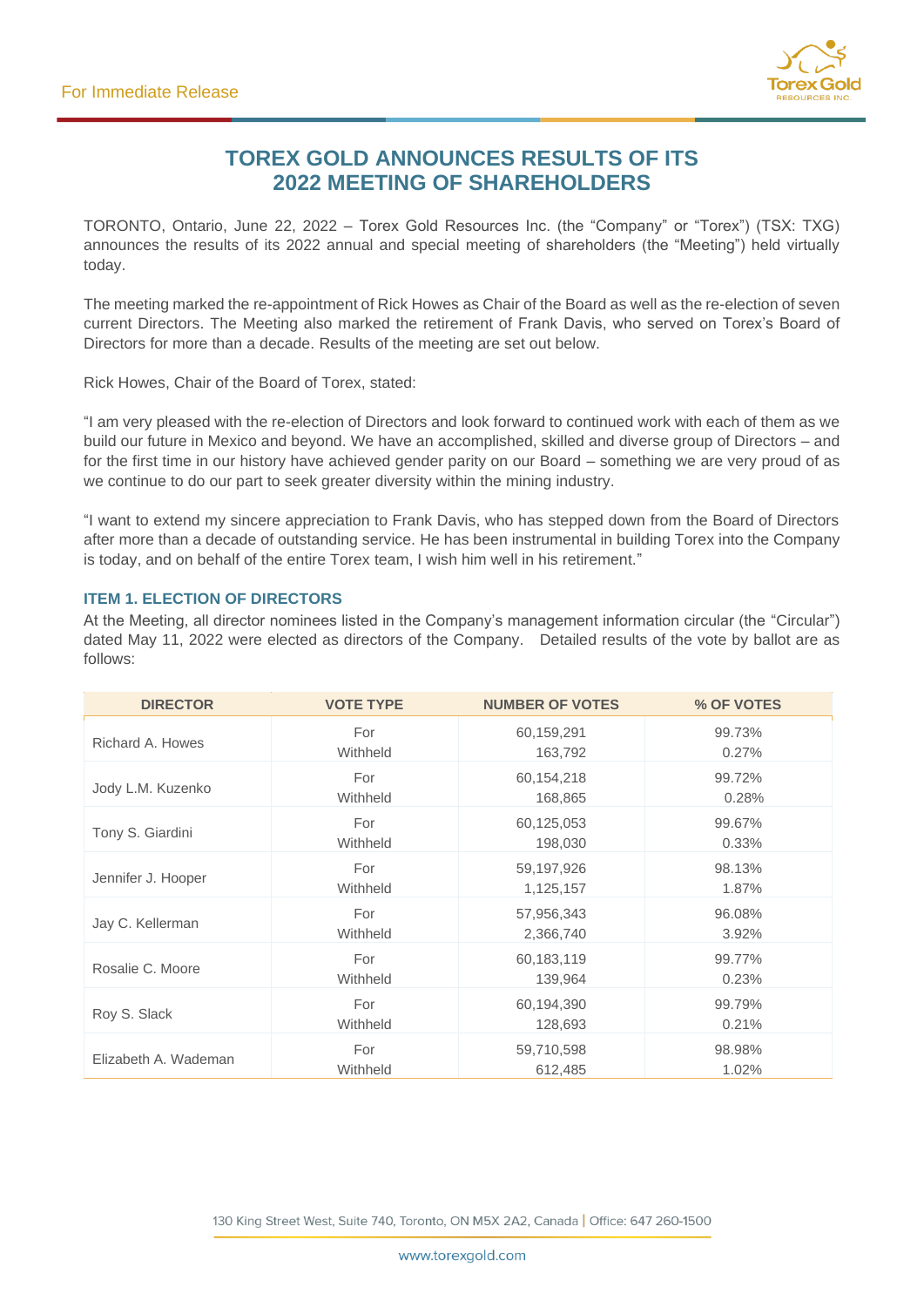### **ITEM 2. APPOINTMENT OF AUDITOR**

On a vote by ballot, KPMG LLP, Chartered Public Accountants, were re-appointed as auditors of the Company.

| <b>VOTES FOR</b> | % VOTES FOR | <b>VOTES WITHHELD</b> | % OF VOTES WITHHELD |
|------------------|-------------|-----------------------|---------------------|
| 63.272.543       | 99.70%      | 189.212               | $0.30\%$            |

#### **ITEM 3.**

On a vote by ballot, a resolution was passed whereby the unallocated share units under the Employee Share Unit Plan were approved and authorized until the date of the Company's annual shareholders' meeting to be held in 2025.

| <b>VOTES FOR</b> | % VOTES FOR | <b>VOTES AGAINST</b> | % OF VOTES AGAINST |
|------------------|-------------|----------------------|--------------------|
| 54.160.833       | 89.78%      | 6.162.250            | $10.22\%$          |

#### **ITEM 4.**

On a vote by ballot, a resolution was passed whereby the unallocated share units under the Restricted Share Plan were approved and authorized until the date of the Company's annual shareholders' meeting to be held in 2025.

| <b>VOTES FOR</b> | % VOTES FOR | <b>VOTES AGAINST</b> | % OF VOTES AGAINST |
|------------------|-------------|----------------------|--------------------|
| 53,008,039       | 87.87%      | 7,315,044            | 12.13%             |

# **ITEM 5. 'SAY ON PAY' EXECUTIVE COMPENSATION**

On a vote by ballot, a non-binding advisory resolution was passed accepting the approach to executive compensation disclosed in the Circular and delivered in advance of the Meeting.

| <b>VOTES FOR</b> | % VOTES FOR | <b>VOTES AGAINST</b> | % OF VOTES AGAINST |
|------------------|-------------|----------------------|--------------------|
| 58.680.391       | 97.28%      | 1,642,692            | 2.72%              |

The formal report on voting results with respect to all matters voted upon at the Meeting will be filed on SEDAR at [www.sedar.com](http://www.sedar.com/)

#### **ABOUT TOREX GOLD RESOURCES INC.**

Torex is an intermediate gold producer based in Canada, engaged in the exploration, development, and operation of its 100% owned Morelos Property, an area of 29,000 hectares in the highly prospective Guerrero Gold Belt located 180 kilometres southwest of Mexico City. The Company's principal asset is the Morelos Complex, which includes the El Limón Guajes ("ELG") Mining Complex, Media Luna Project, processing plant and related infrastructure. Commercial production from the Morelos Complex commenced on April 1, 2016 and an updated Technical Report for the Morelos Complex was released in March 2022. Torex's key strategic objectives are to extend and optimize production from the ELG Mining Complex, de-risk and advance Media Luna to commercial production, build on ESG excellence, and to grow through ongoing exploration across the entire Morelos Property.